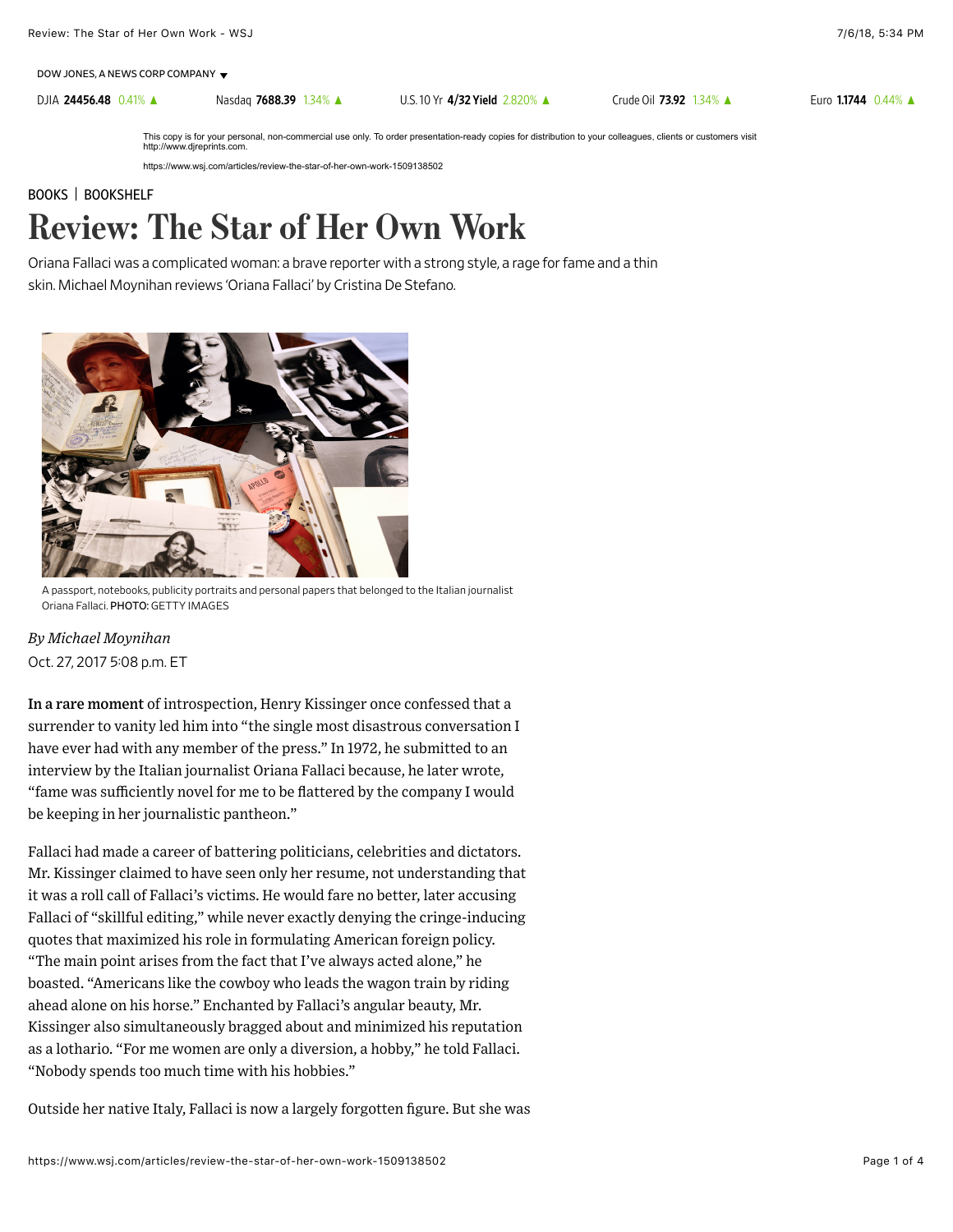once one of the world's most recognizable journalists, famous for her ability to extract embarrassing quotes from powerful men. So great was her fame that she routinely complained about being stopped by admirers and bemoaned the heaps of unopened fan mail that cluttered her apartment. Despite claiming to have "never sought out success," La Fallaci—a nickname of her own coining—was never just a byline. She was the co-star of her own journalism, always a prominent character in her interviews, at times even pervasive to a fault.

|                           | In her au |
|---------------------------|-----------|
| ORIANA FALLACI            | "Oriana l |
| By Cristina De Stefano    | Journalis |
|                           | Legend,"  |
| Other, 282 pages, \$25.95 | reminds   |
|                           | journalis |
|                           |           |

thorized biography, Fallaci: The st, the Agitator, the Cristina De Stefano readers of Fallaci's stic legacy while clumsily attempting to

disappear her many flaws. But one must pity Ms. De Stefano, tasked with recounting the life of someone who once declared she "never authorized, nor will I ever authorize, a biography." To borrow a phrase from another trailblazing female journalist, Clare Boothe Luce, Fallaci had a rage for fame but bristled when written about critically.

| Despite her hunch that Fallaci, who died in 2006, would have hated this<br>book, Ms. De Stefano dutifully fulfills the implied requirement that any<br>authorized Fallaci biography be hagiographic. In the 1990s, Fallaci did |  |
|--------------------------------------------------------------------------------------------------------------------------------------------------------------------------------------------------------------------------------|--|
| Sέ                                                                                                                                                                                                                             |  |
| cc                                                                                                                                                                                                                             |  |
| d٢                                                                                                                                                                                                                             |  |
| in                                                                                                                                                                                                                             |  |
| $F_{\epsilon}$                                                                                                                                                                                                                 |  |
| cc                                                                                                                                                                                                                             |  |
| $1\xi$                                                                                                                                                                                                                         |  |
| e                                                                                                                                                                                                                              |  |
| bl                                                                                                                                                                                                                             |  |
| di                                                                                                                                                                                                                             |  |
| fu                                                                                                                                                                                                                             |  |
| T١                                                                                                                                                                                                                             |  |
| m                                                                                                                                                                                                                              |  |
|                                                                                                                                                                                                                                |  |

## Review: The Most Elegant Tinkerer

Trained as an engineer, Alexander Calder introduced motion to the ancient art of sculpture. Henry Petroski reviews "Calder: The Conquest of Time" by Jed Perl.

## CLICK TO READ STORY

Review: A Wonder Boy on the Wrong Side of History

Herbert Hoover was a prodigy of ability and insecurity, so ambition, ruthlessness and charity. Edward Kosner revie by Kenneth Whyte.

## CLICK TO READ STORY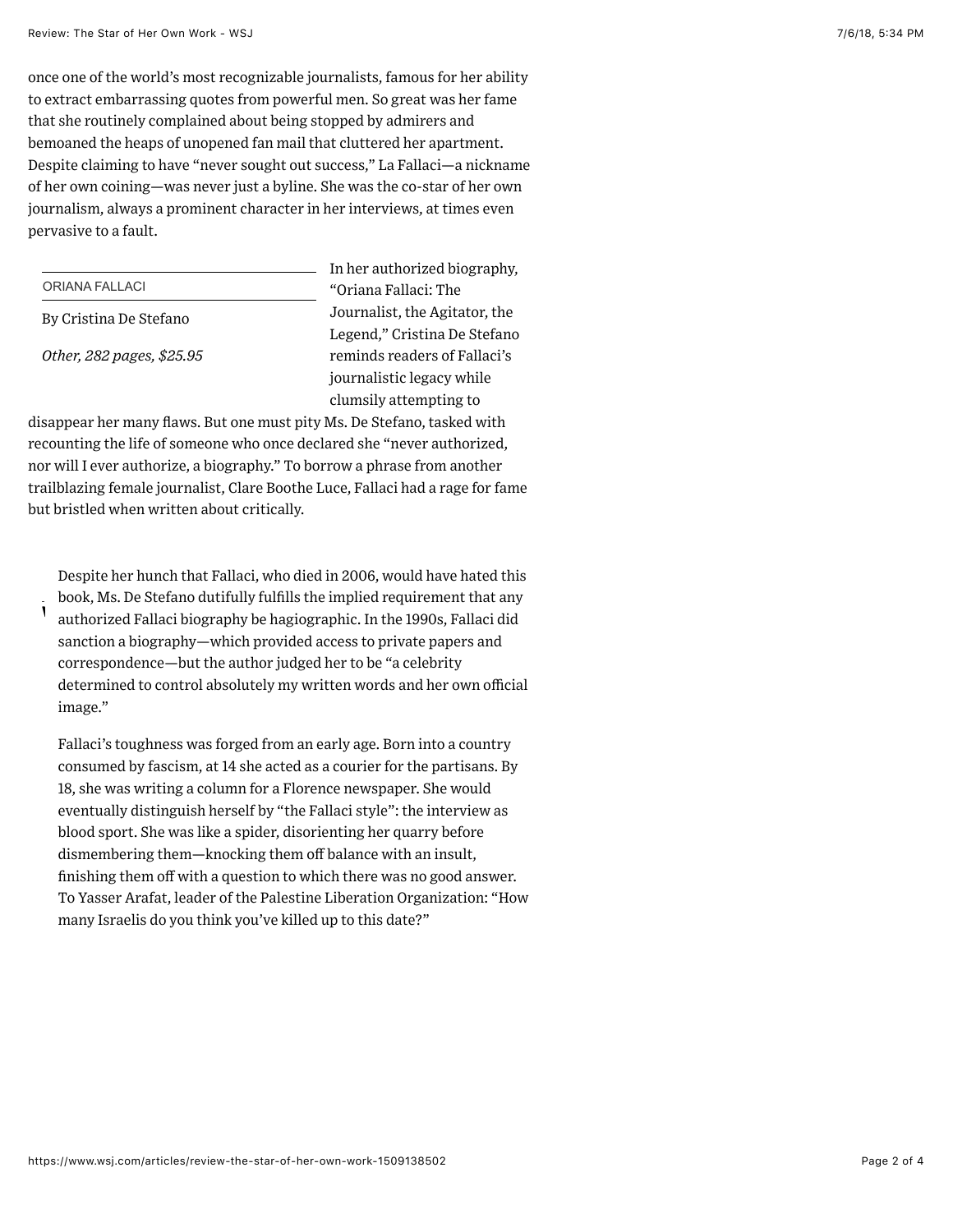| Review: Serling Silver                                                  |  |  |  |
|-------------------------------------------------------------------------|--|--|--|
|                                                                         |  |  |  |
| Spoiler-free entries for all 156 episodes as well as for hundreds of    |  |  |  |
| actors, writers and settings. John J. Miller reviews "The Twilight Zone |  |  |  |
| Encyclopedia" by Steven Jay Rubin.                                      |  |  |  |
| <b>CLICK TO READ STORY</b>                                              |  |  |  |
|                                                                         |  |  |  |
| most reliable narrator.                                                 |  |  |  |
|                                                                         |  |  |  |

Reading Fallaci now, one senses that she needlessly inflated experiences that were already impressive. As a Washington Post writer pointed out in 1977, Fallaci "seems to spin a web of tales and fantasy when she talks." One new example unearthed by Ms. De Stefano is Fallaci's previously unpublished—and doubtful—claim to have once discharged a weapon in battle during the Vietnam War. Ms. De Stefano writes without skepticism that this was "not unusual," even though journalists rarely carried weapons in Vietnam and it would have been unthinkable for the military to distribute them to reporters in the field.

There is, though, much to say in Fallaci's defense. She was an uncommonly brave reporter, a muscular and meticulous writer and the rare interviewer who refused to ignore her subjects' little hypocrisies, obfuscatory verbs and weasel adjectives.

She was a self-declared woman of the left, variously identifying as an anarchist and social democrat, but her natural ideological comrades treated her with suspicion. She was a reflexive anticommunist in an era when opposition to U.S. policy frequently drove its critics into the embrace of its illiberal enemies. She vigorously opposed America's presence in Vietnam, but wasn't far off when she later argued that she "was the only journalist, the only one, who wrote the truth about Hanoi, back in 1969." She had a deep affection for the U.S., but was nevertheless infected with a lazy, *bienpensant* anti-Americanism.

Having retreated from public view in the 1990s, her slight body ravaged by cancer, Fallaci spent her final years in repose on the Upper East Side of Manhattan. When, on September 11, Islamists committed mass murder in her adopted city, Fallaci found a subject to occupy her final years. The resulting obsessive hatred of Islam would do much to sully her legacy. In